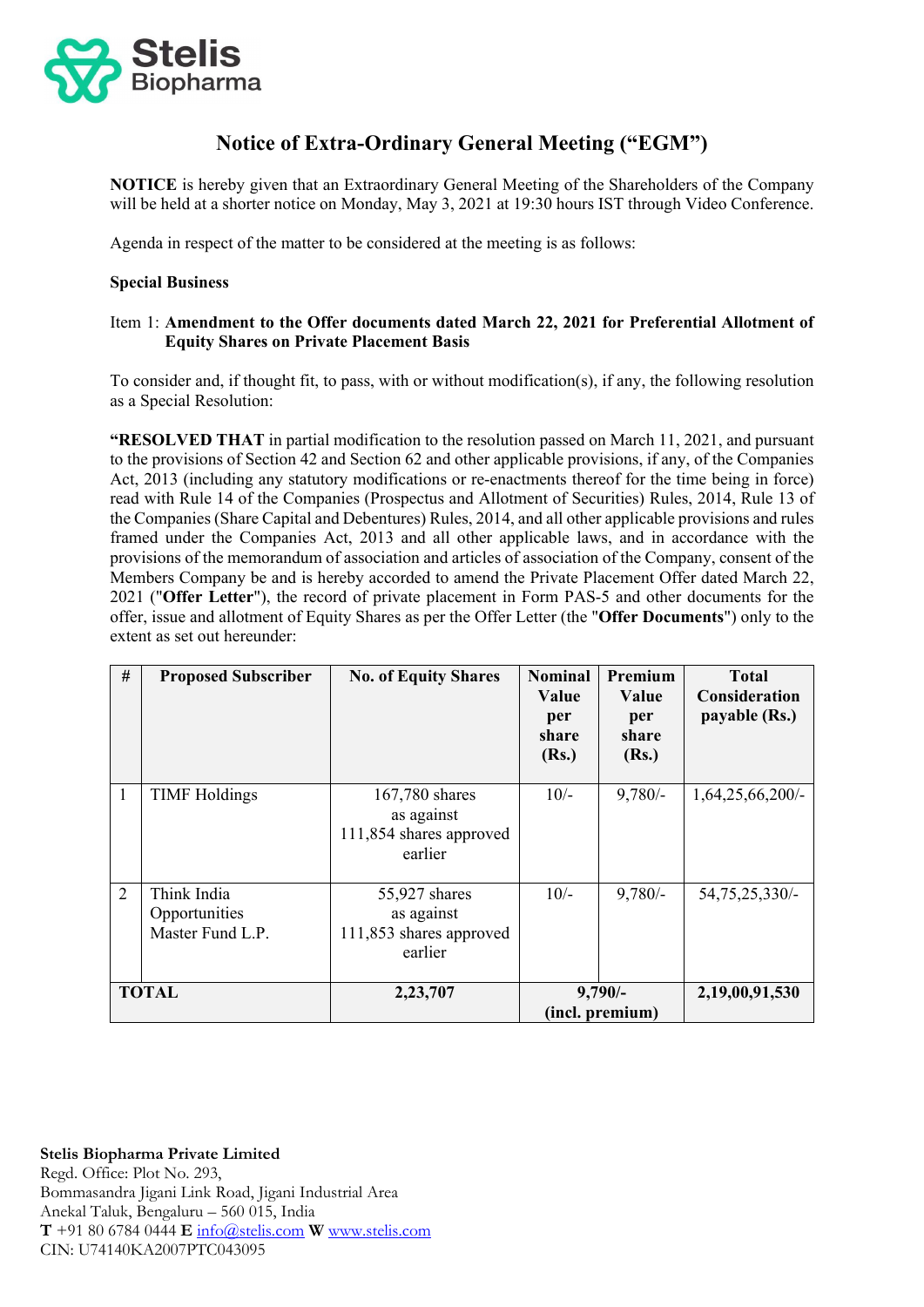

**RESOLVED FURTHER THAT** all other terms and conditions to the Offer Documents, in terms of the resolution dated March 11, 2021, shall remain unchanged and continue to be effective.

**RESOLVED FURTHER THAT** for the purpose of giving effect to this resolution, the Board of Directors of the Company be and are hereby severally authorized, on behalf of the Company to execute the necessary documents and enter into amendments to existing securities subscription agreements, amendment to the existing shareholders agreement, other agreements and do all acts, deeds, matters and things as deemed necessary, and incidental to give effect to this resolution.

**RESOLVED FURTHER THAT** any Directors of the Company and the Company Secretary of the Company be and are hereby severally authorized to certify a copy of the above resolutions and issue the same to all concerned parties."

**Date: May 3, 2021 Place: Bangalore**

**For and on behalf of the Board of Directors Stelis Biopharma Private Limited** 

**SD/-**

**Paresh Gupta CFO & Company Secretary**

**Stelis Biopharma Private Limited** Regd. Office: Plot No. 293, Bommasandra Jigani Link Road, Jigani Industrial Area Anekal Taluk, Bengaluru – 560 015, India **T** +91 80 6784 0444 **E** [info@stelis.com](mailto:info@stelis.com) **W** [www.stelis.com](http://www.stelis.com/) CIN: U74140KA2007PTC043095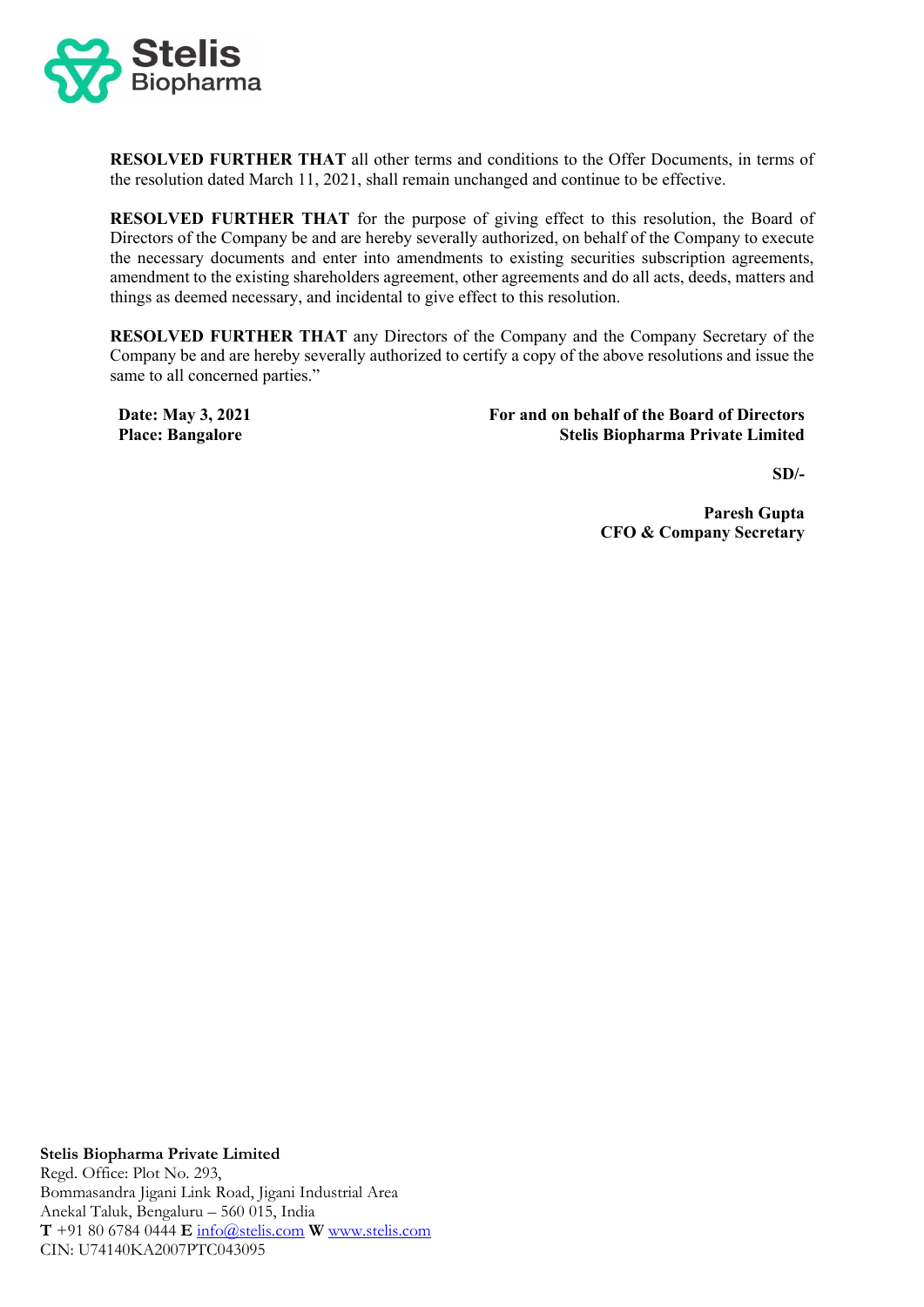

## **NOTES:**

- 1. The corporate members intending to appoint authorized representatives to attend the EGM are requested to send to the Company, a certified copy of the Board Resolution or Power of Attorney, if any, authorizing their representative(s) to attend and vote, on their behalf, at theEGM.
- 2. The Explanatory Statement pursuant to Section 102 of the Act read with applicable Rules thereto annexed hereto and form part of this notice.
- 3. The Meeting is convened at a shorter notice under the provisions of the Section 101 of the Companies Act, 2013
- 4. Members are requested to intimate the change in their address registered with the Company.
- 5. The details for holding EGM via videoconferencing is as under:

Join Zoom Meeting [https://strides.zoom.us/j/99319274829?pwd=UTV0c3JIYTZ0d1UyOGt2LzMvQkZyQT09](https://apc01.safelinks.protection.outlook.com/?url=https%3A%2F%2Fstrides.zoom.us%2Fj%2F99319274829%3Fpwd%3DUTV0c3JIYTZ0d1UyOGt2LzMvQkZyQT09&data=04%7C01%7CManjula.R%40strides.com%7C05975ca888a847186bbc08d90d53e0d1%7C9c70483a4e144e1e862a5fda2a0a5d77%7C0%7C0%7C637555476177785813%7CUnknown%7CTWFpbGZsb3d8eyJWIjoiMC4wLjAwMDAiLCJQIjoiV2luMzIiLCJBTiI6Ik1haWwiLCJXVCI6Mn0%3D%7C1000&sdata=XmreASg73WqSZgBDI4%2FbCKsaMDVpsDnWtP8UYy2T0Ec%3D&reserved=0)

Meeting ID: 993 1927 4829 Password: 934913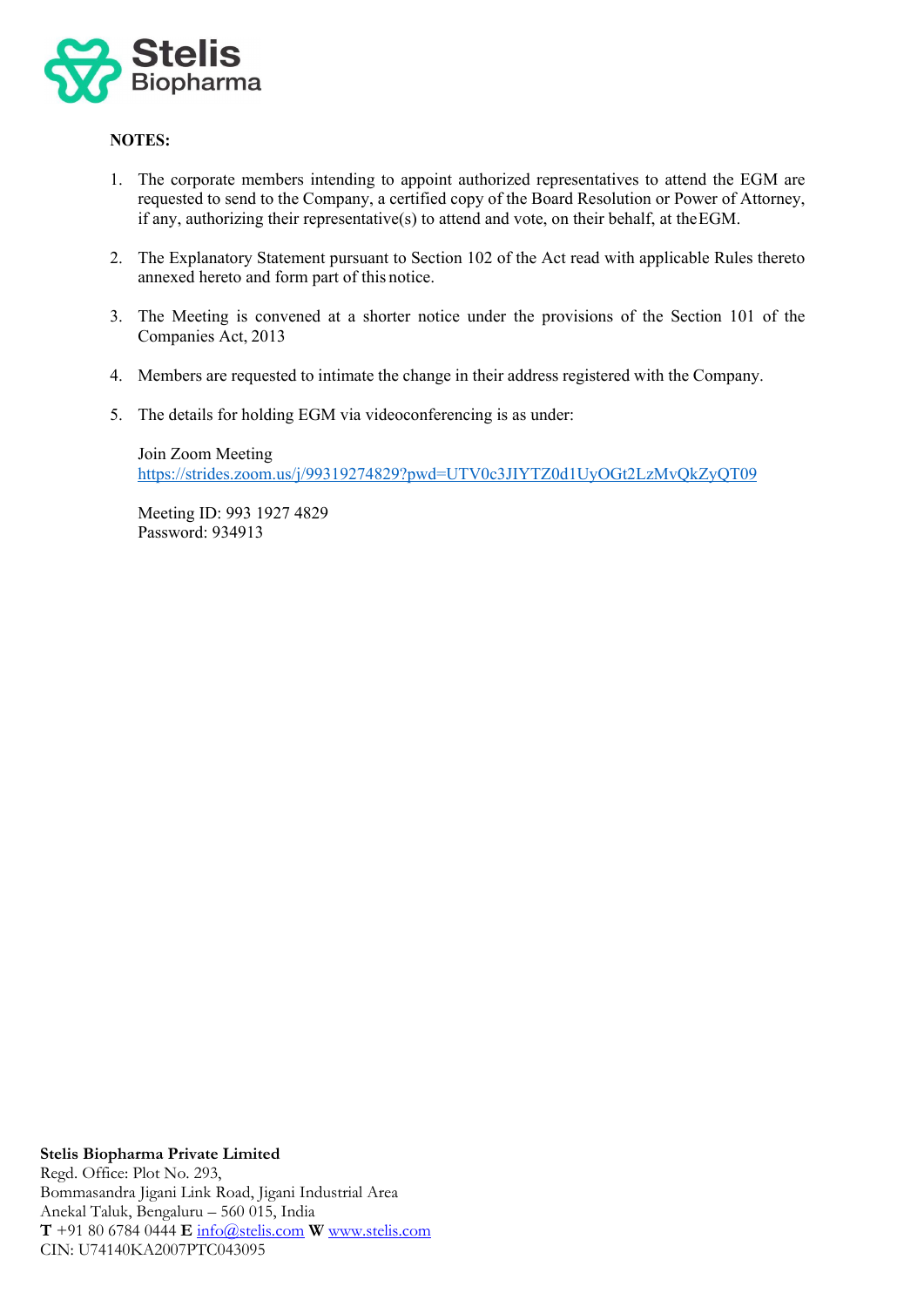

### **EXPLANATORY STATEMENT PURSUANT TO SECTION 102 OF THE COMPANIES ACT, 2013 READ WITH RULES MADE THERETO**

In conformity with the provisions of Section 102(1) of the Companies Act, 2013, the following Explanatory Statement sets out all material facts relating to the Special Business mentioned in the accompanying Notice of the Extraordinary General Meeting of the shareholders of the Company.

## Item 1: **Amendment to the Offer documents dated March 22, 2021 for Preferential Allotment of Equity Shares on Private Placement Basis**

Pursuant to the approval accorded by the members of the Company vide resolution passed at the EGM held on March 11, 2021, the Company had undertaken a preferential issue on a private placement basis on March 22, 2021 to various subscribers of:

- 633,837 Fully Paid Equity Shares of the Company of face value Rs. 10/- each at a premium of Rs. 9,780/- per share, and;
- 6,13,298 Equity Shares of the Company of face value Rs. 10/- each at a premium of Rs. 8,322/ per share all of which may be partly paid-up shares to the extent of 5% of the entire subscription amount at the time of allotment

As per the Offer Documents, the fully equity shares proposed to be issued to and subscribed by Think Investment entities are as under:

| <b>Think Investment Entities</b>                        | Original<br><b>Offer</b> | <b>Subscribed</b><br>till date | <b>Balance to be</b><br>subscribed |
|---------------------------------------------------------|--------------------------|--------------------------------|------------------------------------|
| TIMF Holdings ("TIMF")                                  | 111,854                  | 55,927                         | 55,927                             |
| Think India Opportunities Master Fund L.P.<br>("TIOMF") | 111,853                  | 55,927                         | 55,926                             |
| <b>Total</b>                                            | 223,707                  | 111,854                        | 111,853                            |

Members are informed that the Company has received a request from Think Investment entities that they would like to subscribe the balance 111,853 equity shares of the Company through TIMF.